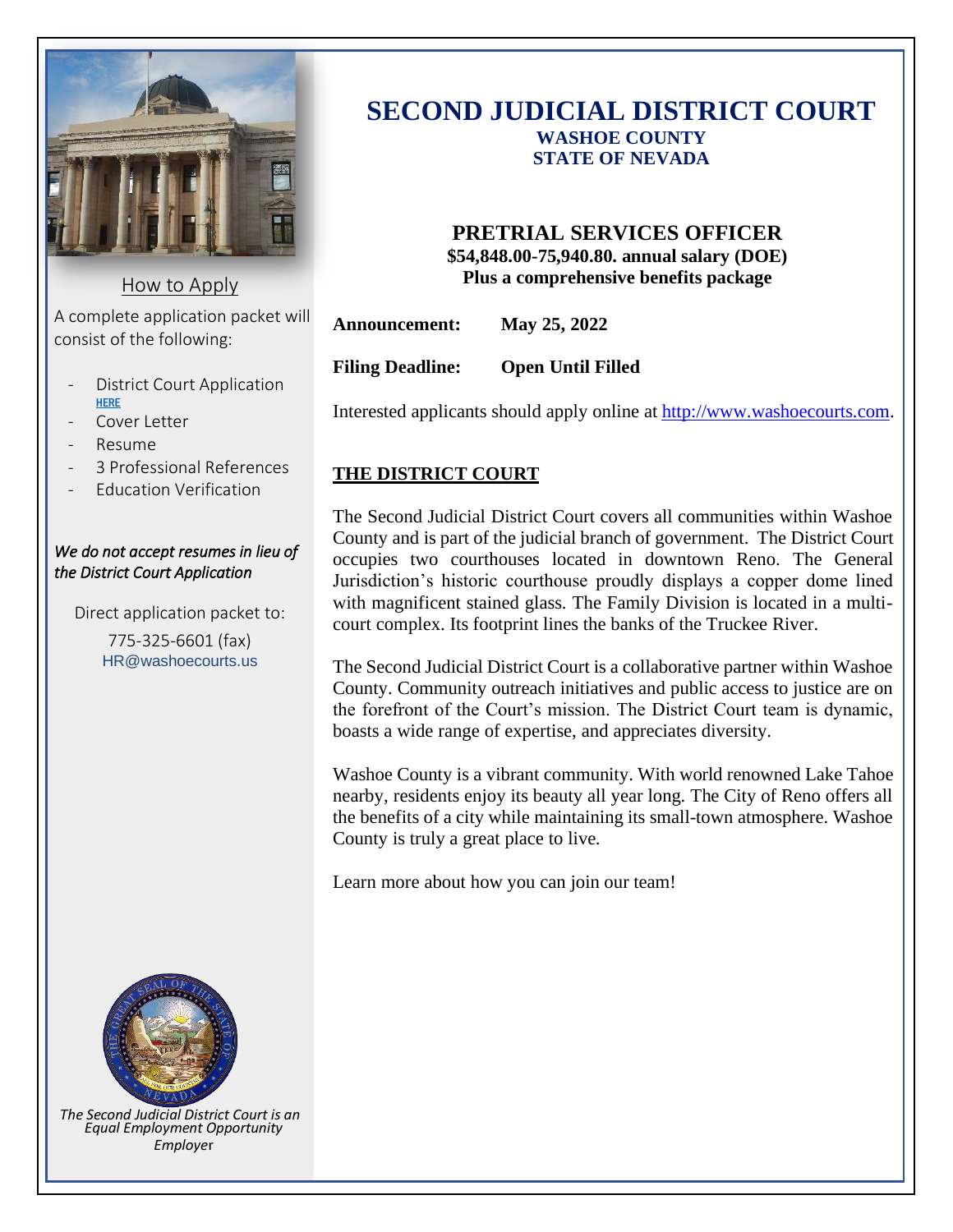#### **PRETRIAL SERVICES OFFICER PAGE 2**

#### **POSTION DESCRIPTION**

Under supervision of District Court Administration and the Pretrial Services Manager, Pretrial Services personnel perform a variety of duties involved in pretrial activities including investigation and case management and providing information and recommendations regarding defendants to judges and other Court personnel. This position may include shift work and include nights, weekends and holidays.

## **EXAMPLES OF IMPORTANT AND ESSENTIAL DUTIES**

Interview incarcerated defendants; receive and evaluate written requests from defendants; gather pertinent information and evaluate eligibility for Public Defender and/or OR release; provide unbiased reports to the presiding judicial authority, conduct interviews with law enforcement personnel, outside agencies, employers, family members, and friends regarding defendants; perform background criminal history checks; establish and assign conditions of release.

Conduct investigations including collecting, compiling, verifying, and evaluating information regarding defendants; assess the level of supervision required for defendants; provide on-going case information to judges and to other Court personnel, recommend release conditions or impose Court ordered conditions; notify the Courts of defendants who fail to comply with release conditions and, in some cases, recommend revocation of the release.

Complete a thorough criminal history audit and the Nevada Pretrial Risk Assessment.

Serve as a source of information regarding various Court policies, procedures, objectives, and operational functions in the assigned area; respond to inquiries in person and by telephone; provide information utilizing judgment, knowledge, and interpretation; resolve complaints; refer callers to appropriate source as necessary.

## **JOB RELATED AND ESSENTIAL QUALIFICATIONS**

*Ability to:*

- Work remotely via an internet network connection provided by the employee. This connection should be a minimum of 50mb download speeds. Higher connection speed may be required if sharing this connection with other members in an employee's household.
- Understand the operations, services, and activities of the Pretrial Services Department.
- Use various computer systems and applications used in pretrial service activities
- Effectively conduct interviews with defendants, court personnel, and the public.
- Interact effectively and sensitively with individuals from diverse backgrounds.
- Collect, compile, and analyze information and data.
- Prepare and maintain accurate and complete records and documents.
- Plan and organize work to meet schedules and deadlines.
- Exercise good judgment, flexibility, creativity, and sensitivity in response to changing situations and needs.
- Communicate clearly and concisely, both orally and in writing.
- Maintain effective working relationships with those contacted in the course of work.